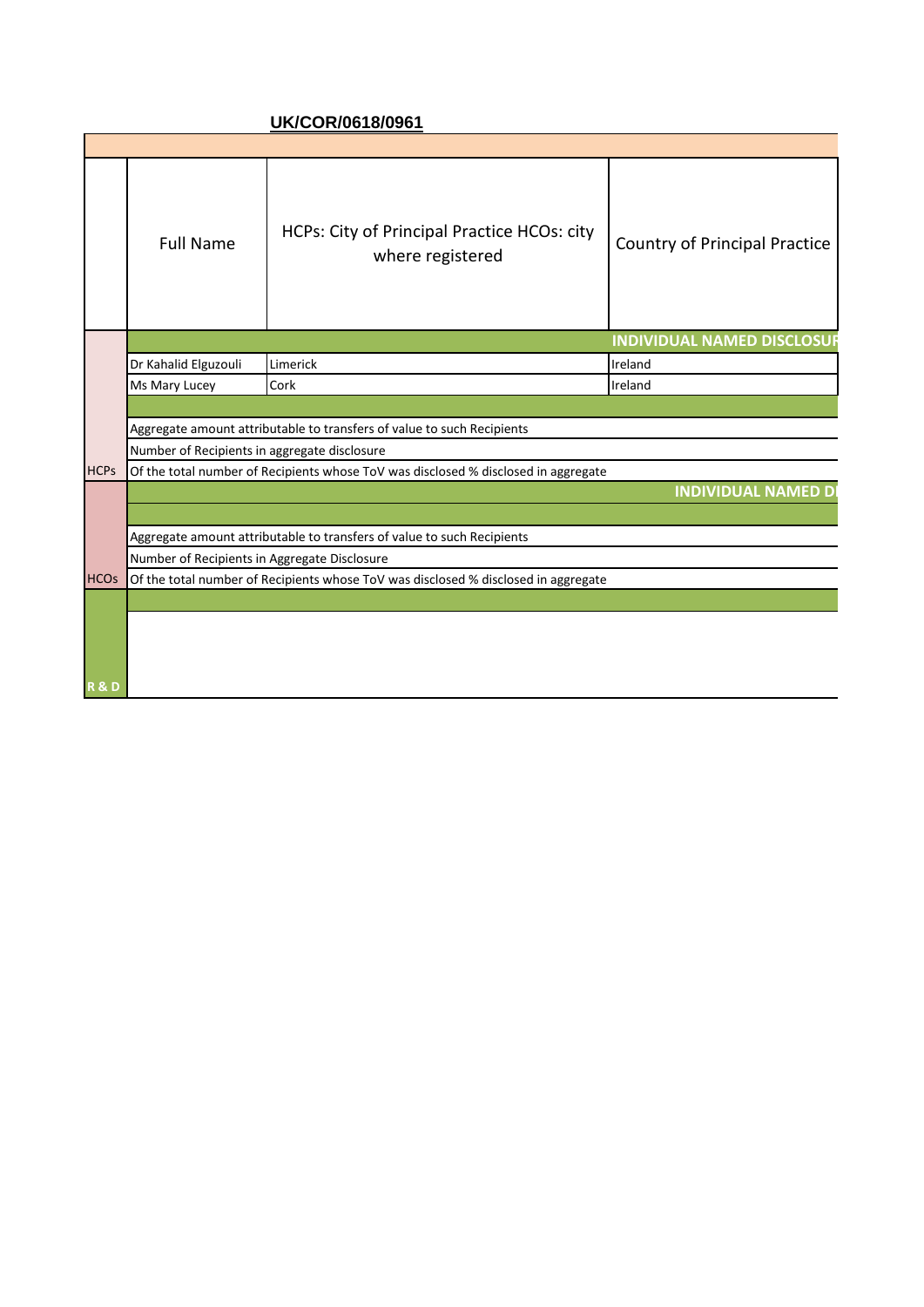|                                   | Unique country identifier |                                                                                                        |  |  |
|-----------------------------------|---------------------------|--------------------------------------------------------------------------------------------------------|--|--|
| <b>Principal Practice Address</b> |                           | Donations and Grants to HCOs                                                                           |  |  |
|                                   | (OPTIONAL)                |                                                                                                        |  |  |
|                                   |                           | E - one line per HCP (i.e. all transfers of value [ToVs]/annum for an individual HCP will be summed up |  |  |
| Dooradoyle, 00000                 |                           | N/A                                                                                                    |  |  |
| Greenville, Co Cork               |                           | N/A                                                                                                    |  |  |
|                                   |                           | OTHER, NOT INCLUDED ABOVE - where information cannot be disclosed                                      |  |  |
|                                   |                           | N/A                                                                                                    |  |  |
|                                   |                           | N/A                                                                                                    |  |  |
|                                   |                           | N/A                                                                                                    |  |  |
|                                   |                           | SCLOSURE - one line per HCO (i.e all ToVs/annum for an individual HCO will be summed up: itemizat      |  |  |
|                                   |                           | OTHER, NOT INCLUDED ABOVE - where information cannot be disclosed                                      |  |  |
|                                   |                           |                                                                                                        |  |  |
|                                   |                           |                                                                                                        |  |  |
|                                   |                           | 0.00%                                                                                                  |  |  |
|                                   |                           | <b>AGGREGATE DISCLOSURE</b>                                                                            |  |  |

Research & Development Transfers of Val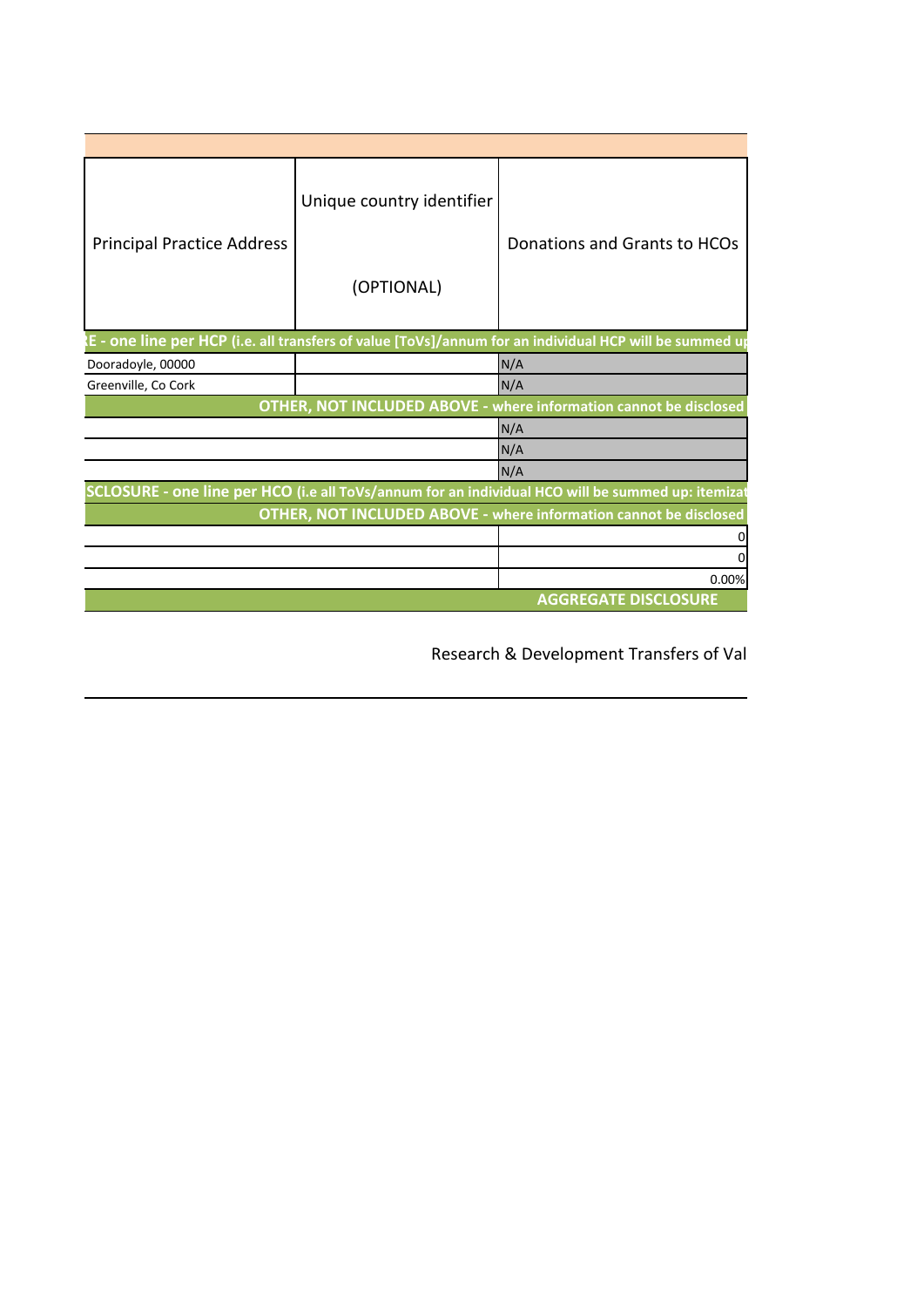|                                                                                                                                                     | Contribution to costs of Events |        |             |  |
|-----------------------------------------------------------------------------------------------------------------------------------------------------|---------------------------------|--------|-------------|--|
| Sponsorship agreements with HCOs / third  <br>parties appointed by HCOs to manage an   Registration Fees   Travel & Accommodation   Fees  <br>Event |                                 |        |             |  |
| : itemization should be available for the individual Recipient or public authorities' consultation only)                                            |                                 |        |             |  |
|                                                                                                                                                     | 500                             | 637.42 |             |  |
|                                                                                                                                                     | 115                             | 240    |             |  |
| on an individual basis for legal reasons                                                                                                            |                                 |        |             |  |
|                                                                                                                                                     |                                 |        |             |  |
|                                                                                                                                                     |                                 |        |             |  |
|                                                                                                                                                     | 0.00%                           |        | 0.00% 0.00% |  |
| ion should be available for the individual Recipient or public authorities' consultation only)                                                      |                                 |        |             |  |
| on an individual basis for legal reasons                                                                                                            |                                 |        |             |  |
|                                                                                                                                                     |                                 |        |             |  |
|                                                                                                                                                     |                                 |        |             |  |
| 0.00%                                                                                                                                               | 0.00%                           |        | 0.00% 0.00% |  |

Research & Development Transfers of Value